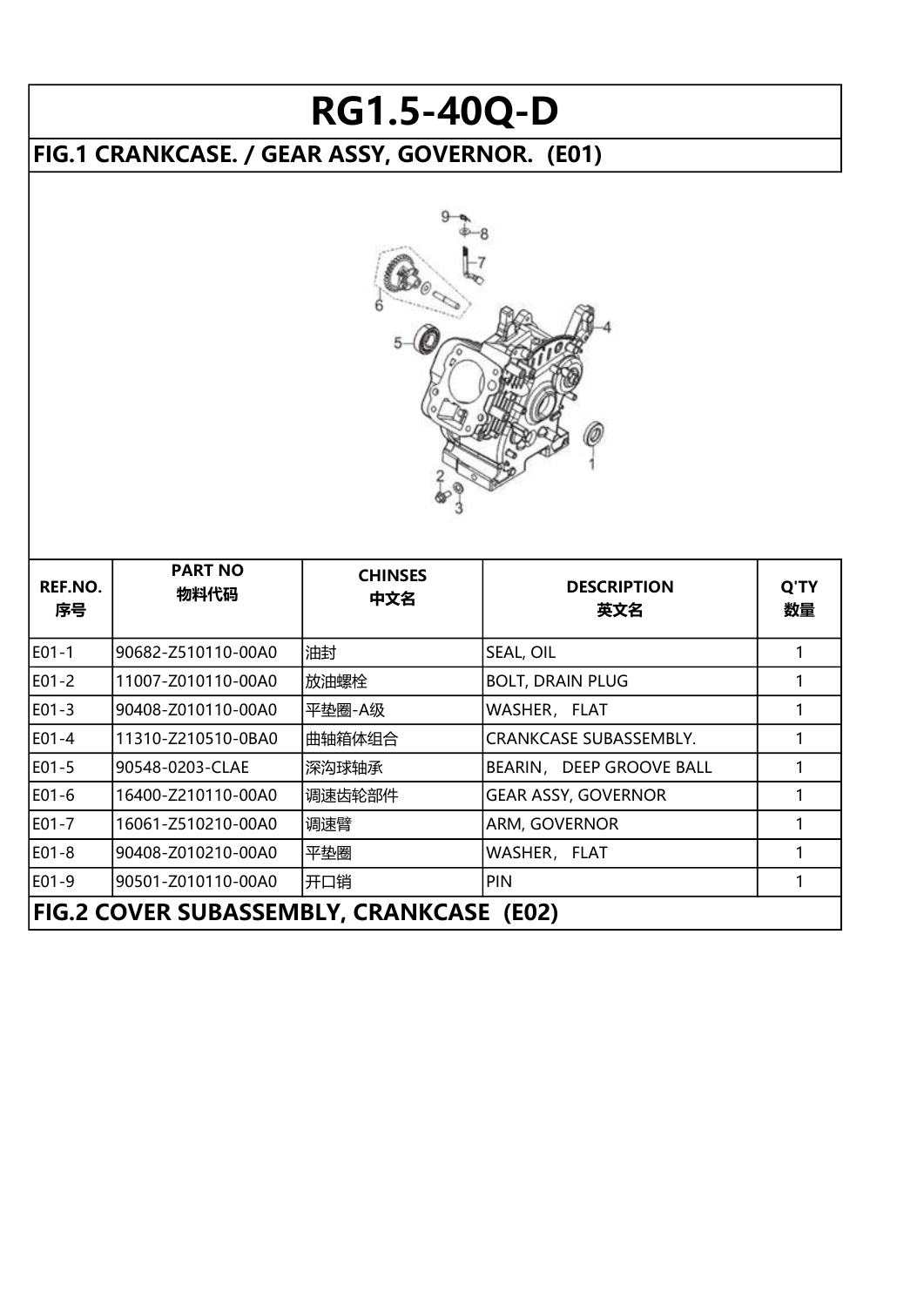

| REF.NO.<br>序号 | <b>PART NO</b><br>物料代码                              | <b>CHINSES</b><br>中文名 | <b>DESCRIPTION</b><br>英文名        | Q'TY<br>数量 |  |  |  |
|---------------|-----------------------------------------------------|-----------------------|----------------------------------|------------|--|--|--|
|               |                                                     |                       |                                  |            |  |  |  |
| E02-1         | 90682-Z510110-00A0                                  | 油封                    | <b>SEAL, OIL</b>                 |            |  |  |  |
| E02-2         | 11411-Z510110-0BA0                                  | 曲轴箱盖                  | <b>COVER, CRANKCASE</b>          |            |  |  |  |
| E02-3         | 90548-0303-CLA0                                     | 深沟球轴承                 | BEARIN, DEEP GROOVE BALL         |            |  |  |  |
| E02-4         | 11001-Z510130-00A0                                  | 曲轴箱密封垫                | <b>GASKET, CRANKCASE</b>         |            |  |  |  |
| E02-5         | 90502-0812-00A0                                     | 定位销-A型                | PIN                              | 2          |  |  |  |
| E02-6         | 15010-Z510140-Q5A0                                  | 机油尺组合                 | <b>DIPSTICK SUBASSEMBLY, OIL</b> |            |  |  |  |
| E02-7         | 90001-0625-01A0                                     | 六角法兰面螺栓-小系列           | <b>BOLT</b>                      | 6          |  |  |  |
|               | FIG.3 HEAD SUBASSEMBLY, CYLINDER / PLUG,SPARK (E03) |                       |                                  |            |  |  |  |



| REF.NO.<br>序号 | <b>PART NO</b><br>物料代码 | <b>CHINSES</b><br>中文名 | <b>DESCRIPTION</b><br>英文名                         | Q'TY<br>数量 |
|---------------|------------------------|-----------------------|---------------------------------------------------|------------|
|               |                        |                       |                                                   |            |
| IE03-1        | 12140-Z0M0110-0BA0     | 气缸头组合                 | HEAD SUBASSEMBLY, CYLINDER                        |            |
| E03-2         | 12131-Z210110-00A0     | 气缸头密封垫                | GASKET, CYLINDER HEAD                             |            |
| E03-3         | 12410-Z0M0110-00A0     | 气缸头盖组合                | <u>COVER SUBASSEMBLY, CYLINDER</u><br><b>HFAD</b> |            |
| E03-4         | 12004-Z0M0110-00A0     | 气缸头盖密封垫               | <b>GASKET, CYLINDER HEAD COVER</b>                |            |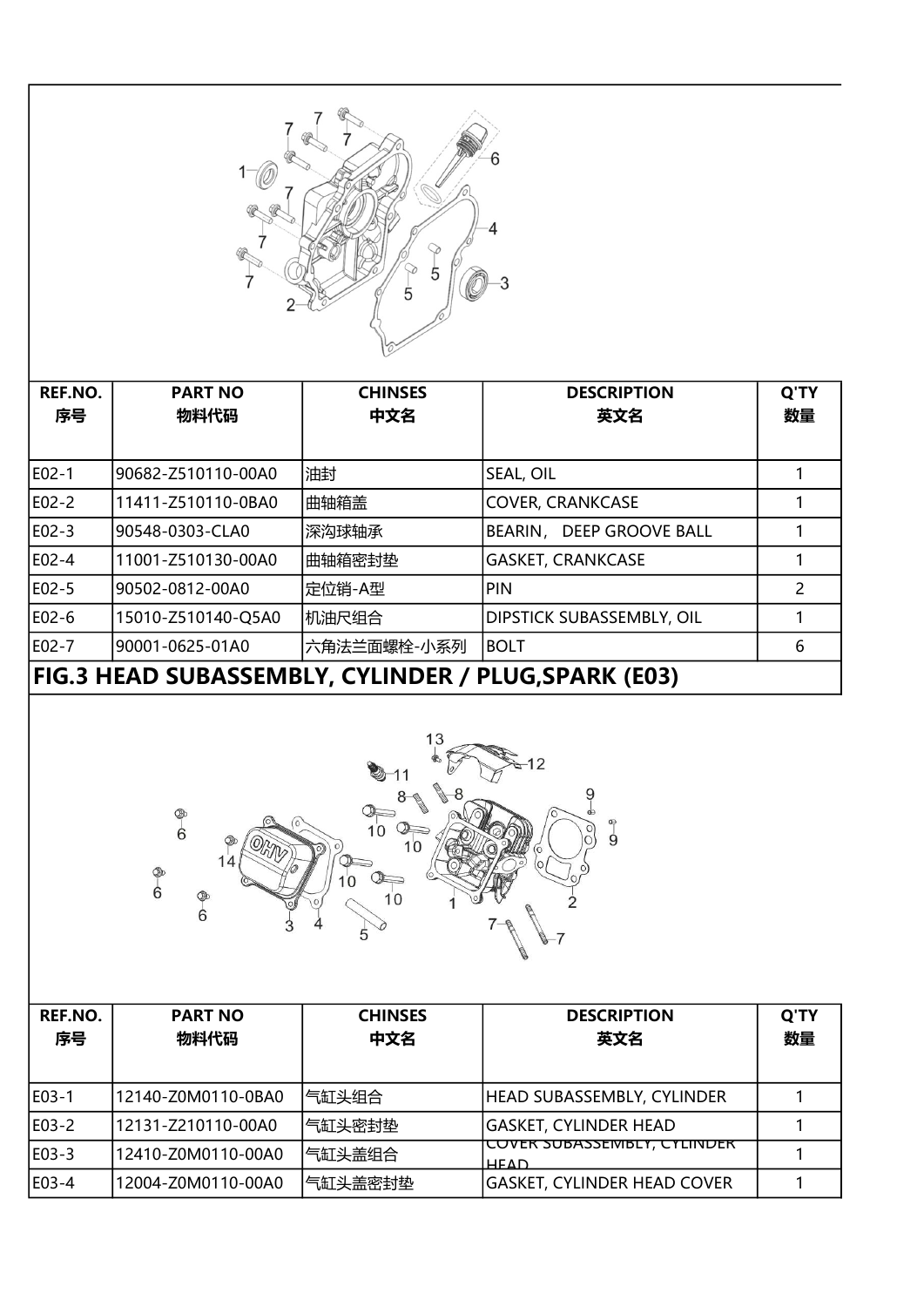| E03-5                                        | 17004-Z0M0310-00A0 | 废气管         | <b>TUBE, BREATHER</b>        |               |  |
|----------------------------------------------|--------------------|-------------|------------------------------|---------------|--|
| E03-6                                        | 90001-0612-01A0    | 六角法兰面螺栓-小系列 | <b>BOLT</b>                  | 3             |  |
| E03-7                                        | 90204-Z010210-01A0 | 双头螺柱        | <b>BOLT</b>                  | 2             |  |
| E03-8                                        | 90203-Z010110-01A0 | 双头螺柱        | <b>BOLT</b>                  | 2             |  |
| E03-9                                        | 90502-0814-00A0    | 定位销-A型      | PIN                          | $\mathcal{P}$ |  |
| E03-10                                       | 12003-Z510110-00A0 | 气缸头螺栓       | <b>BOLT, CYLINDER HEAD</b>   | 4             |  |
| E03-11                                       | 30010-Z350210-00A0 | 火花塞         | PLUG, SPARK                  |               |  |
| E03-12                                       | 19304-Z510310-00A0 | 缸体导风罩       | <b>SHROUD, CYLINDER BODY</b> |               |  |
| E03-13                                       | 90001-0610-01A0    | 六角法兰面螺栓-小系列 | <b>BOLT</b>                  |               |  |
| E03-14                                       | 90001-0614-01A0    | 六角法兰面螺栓-小系列 | <b>BOLT</b>                  |               |  |
| <b>FIG.4 ROD, CRANKSHAFT CONNETING (E04)</b> |                    |             |                              |               |  |



| REF.NO.<br>序号                                         | <b>PART NO</b><br>物料代码 | <b>CHINSES</b><br>中文名 | <b>DESCRIPTION</b><br>英文名 | Q'TY<br>数量 |  |  |
|-------------------------------------------------------|------------------------|-----------------------|---------------------------|------------|--|--|
| $E$ 04-1                                              | 13300-Z210410-00A0     | 曲轴部件                  | ICRANKSHAFT ASSY.         |            |  |  |
| FIG.5 RING SET, OIL / ROD, CRANKSHAFT CONNETING (E05) |                        |                       |                           |            |  |  |

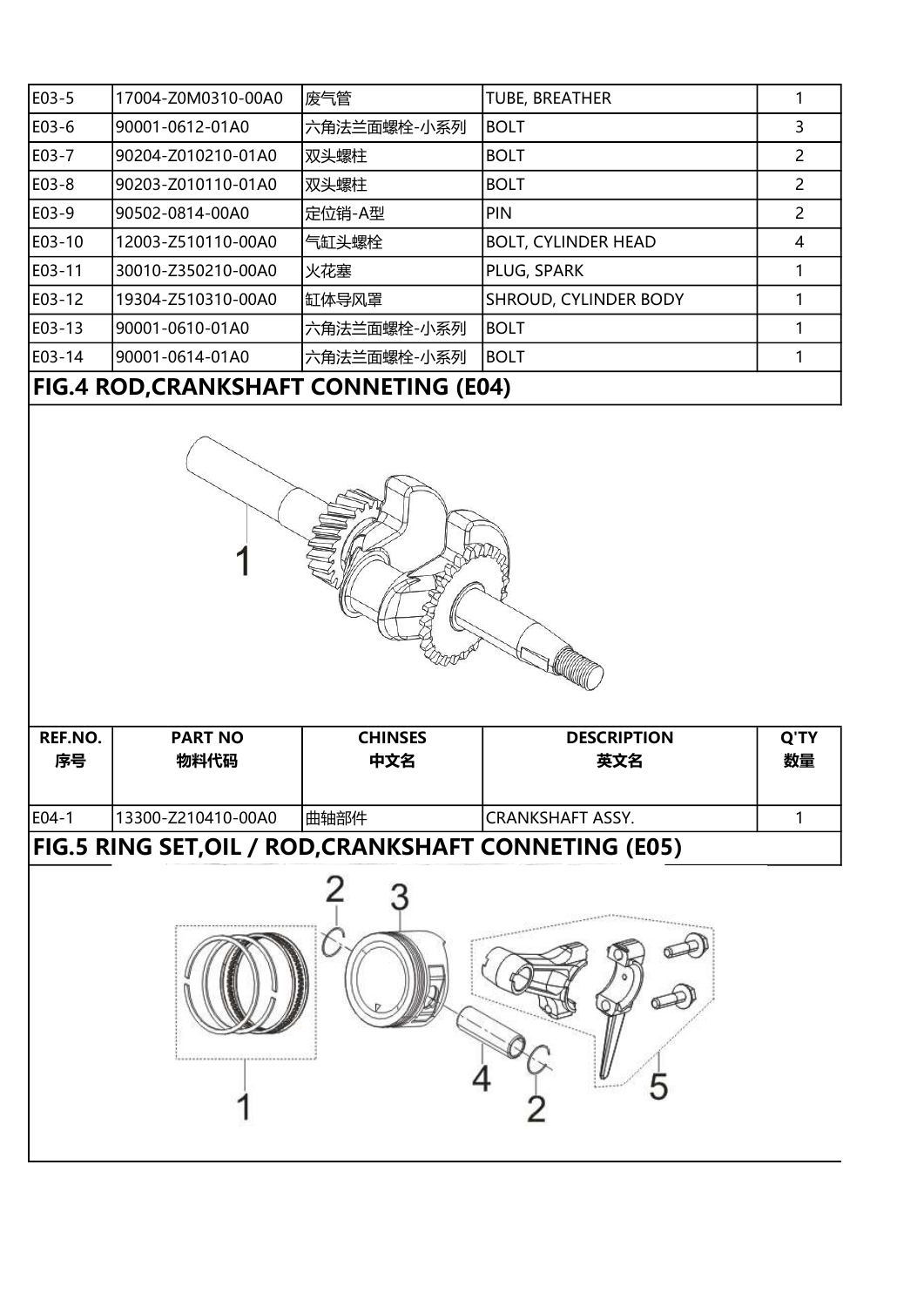| REF.NO.<br>序号                                   | <b>PART NO</b><br>物料代码      | <b>CHINSES</b><br>中文名 | <b>DESCRIPTION</b><br>英文名  | Q'TY<br>数量     |
|-------------------------------------------------|-----------------------------|-----------------------|----------------------------|----------------|
| E05-1                                           | 13200-Z450210-00A0          | 活塞环部件                 | RING ASSY, PISTON          | $\mathbf{1}$   |
| E05-2                                           | 13122-Z450110-00A0          | 活塞销卡圈                 | <b>CLIP, PISTON PIN</b>    | $\overline{2}$ |
| E05-3                                           | 13111-Z0M0110-00A0          | 活塞                    | <b>PISTON</b>              | $\mathbf{1}$   |
| E05-4                                           | 13121-Z450110-00A0          | 活塞销                   | PIN, PISTON                | $\mathbf{1}$   |
| E05-5                                           | 13010-Z210110-00A0          | 连杆                    | ROD, CONNECTING            | 1              |
| FIG.6 TRAIN, VALVE / CAMSHAFT SUBASSEMBLY (E06) |                             |                       |                            |                |
|                                                 |                             |                       |                            |                |
| REF.NO.                                         | <b>PART NO</b>              | <b>CHINSES</b>        | <b>DESCRIPTION</b>         | Q'TY           |
| 序号                                              | 物料代码                        | 中文名                   | 英文名                        | 数量             |
| E06-1                                           | 14200-Z0M0110-00A0          | 凸轮轴部件                 | CAMSHAFT ASSY.             |                |
| E06-2                                           | 12110-Z0M0110-00A0          | 气门组件                  | <b>VALVES SET</b>          | $\mathbf{1}$   |
| E06-3                                           | 12101-Z810210-00A0          | 挡油罩                   | <b>GUIDE, SEAL</b>         | $\mathbf{1}$   |
| E06-4                                           | 12103-Z510110-00A0          | 气门弹簧                  | SPRING, VALVE              | $\overline{2}$ |
| $E06-5$                                         | 12112-Z810210-00A0          | 气门弹簧座                 | SEAT, VALVE SPRING         | $\overline{2}$ |
| E06-6                                           | 12109-Z810110-00A0          | 气门锁夹                  | <b>CLAMP, VALVE LOCK</b>   | $\overline{4}$ |
| E06-7                                           | 14081-Z010110-00A0          | 气门挺柱                  | TAPPET, VALVE              | $\overline{2}$ |
| E06-8                                           | 14071-Z0M0110-00A0          | 气门挺杆                  | LIFTER, VALVE              | $\overline{2}$ |
| E06-9                                           | 14310-Z0M0110-00A0          | 气门摇臂组合                | ROCKER SUBASSEMBLY, VALVE  | $\overline{2}$ |
| E06-10                                          | 14318-Z950110-00A0          | 气门摇臂轴                 | <b>SHAFT, VALVE ROCKER</b> | $\overline{2}$ |
|                                                 | FIG.7 STARTER, RECOIL (E07) |                       |                            |                |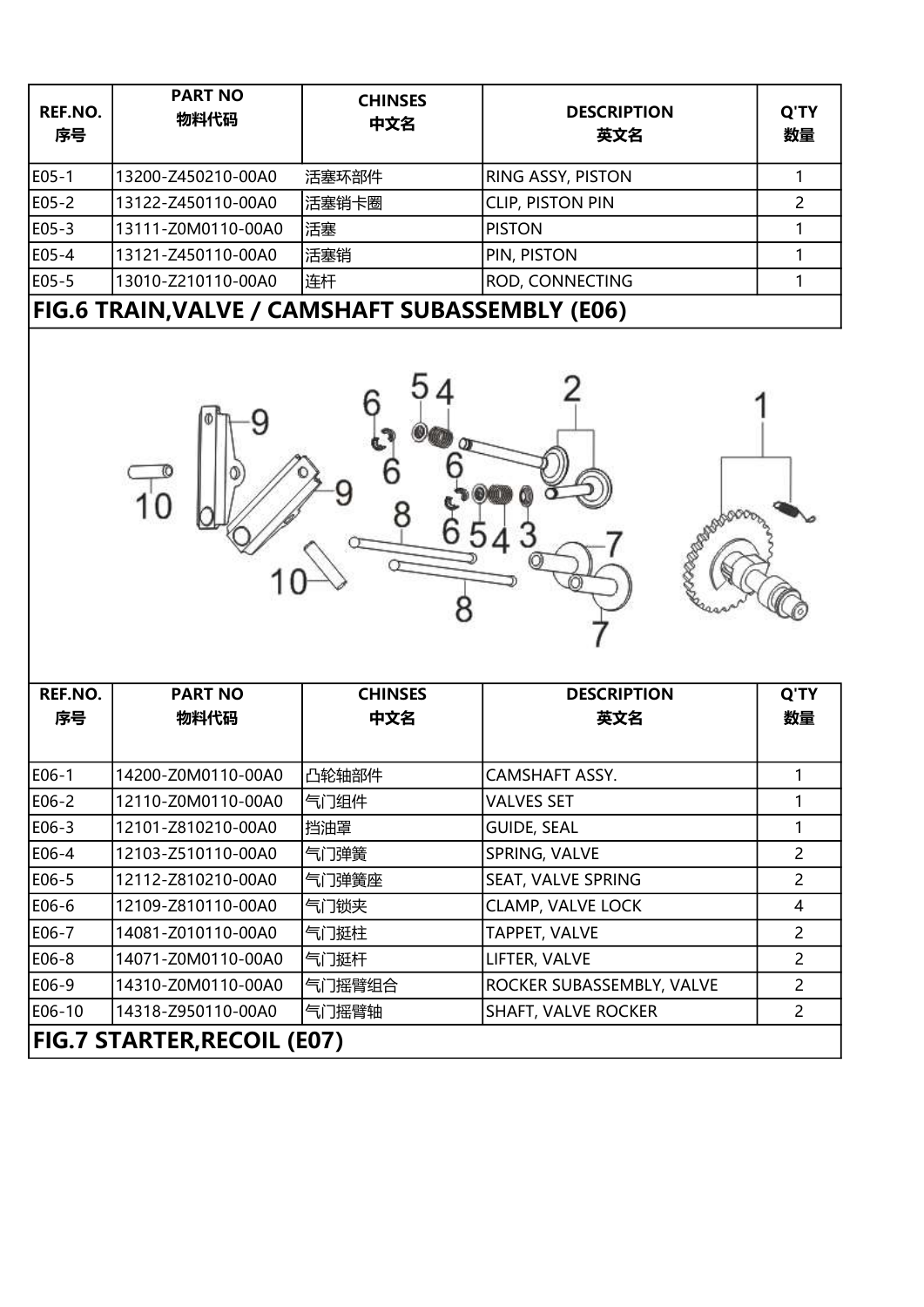

| REF.NO.<br>序号                            | <b>PART NO</b><br>物料代码 | <b>CHINSES</b><br>中文名 | <b>DESCRIPTION</b><br>英文名 | Q'TY<br>数量 |  |
|------------------------------------------|------------------------|-----------------------|---------------------------|------------|--|
| lE07-1                                   | 28200-Z510210-H3A0     | 手起动部件                 | STARTER ASSY, RECOIL      |            |  |
| E07-2                                    | 90001-0608-01A0        | '六角法兰面螺栓-小系列          | IBOLT                     |            |  |
| <b>FIG.8 SHROUD / SHIELD,LOWER (E08)</b> |                        |                       |                           |            |  |



| REF.NO.<br>序号                          | <b>PART NO</b><br>物料代码 | <b>CHINSES</b><br>中文名 | <b>DESCRIPTION</b><br>英文名 | Q'TY<br>数量 |  |
|----------------------------------------|------------------------|-----------------------|---------------------------|------------|--|
| E08-1                                  | 28110-Z510110-H3A0     | 导风罩                   | <b>SHROUD</b>             |            |  |
| E08-2                                  | l90001-0612-01A0       | 六角法兰面螺栓-小系列           | <b>BOLT</b>               | 4          |  |
| E08-3                                  | 19306-Z510110-00A0     | 箱体导风板                 | DEFLECTOR, CRANKCASE AIR  |            |  |
| E08-4                                  | l90001-0610-01A0       | 六角法兰面螺栓-小系列           | <b>BOLT</b>               |            |  |
| E08-5                                  | 30028-Z510110-00A0     | 导风罩护板                 | SHIELD,<br><b>SHROUD</b>  |            |  |
| E08-7                                  | 90684-Z250110-00A0     | 线夹                    | <b>CLIP</b>               |            |  |
| <b>FIG.9 CARBURETOR ASSY.</b><br>(E09) |                        |                       |                           |            |  |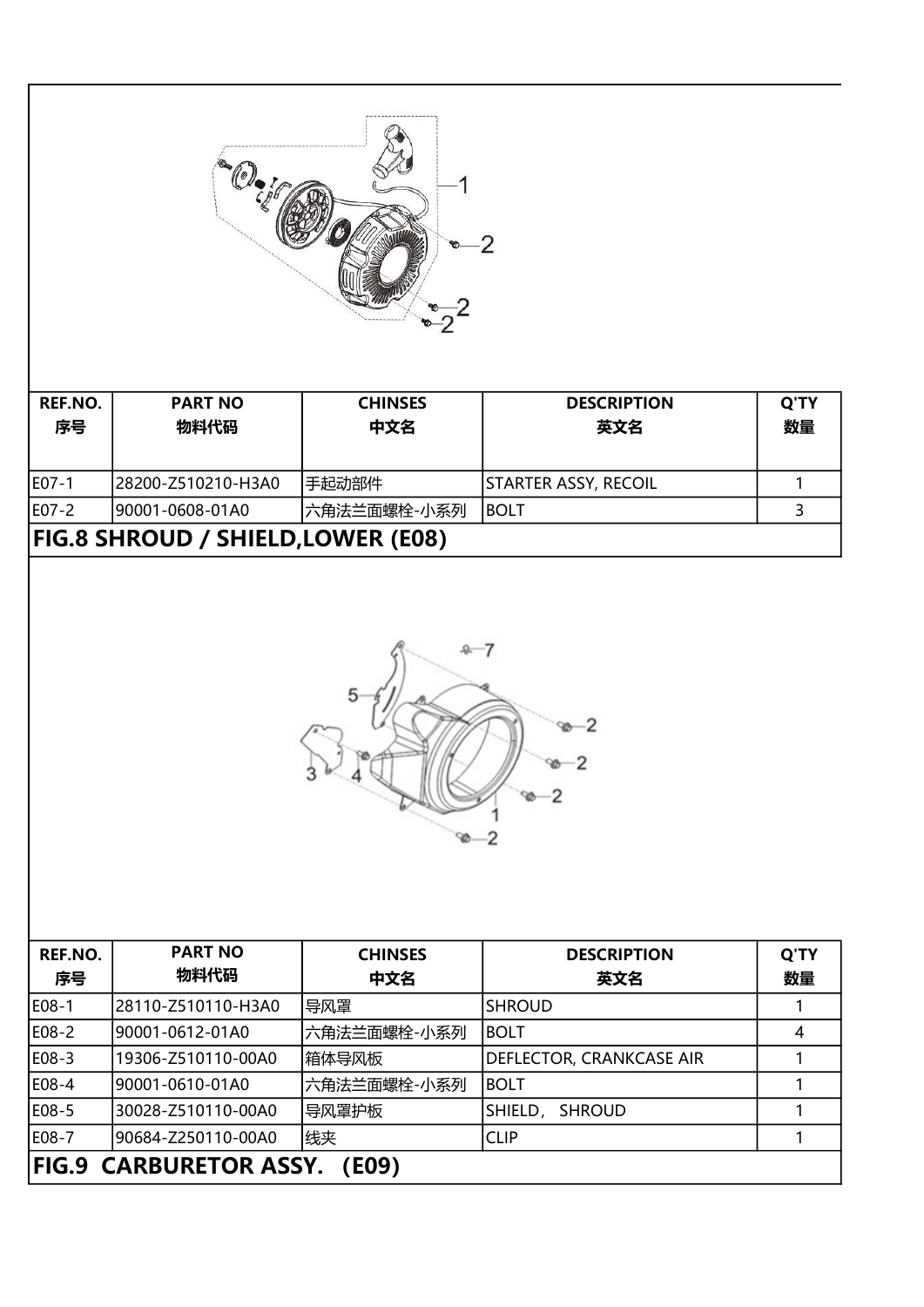

| REF.NO.                                                              | <b>PART NO</b>     | <b>CHINSES</b> | <b>DESCRIPTION</b>          | Q'TY |
|----------------------------------------------------------------------|--------------------|----------------|-----------------------------|------|
| 序号                                                                   | 物料代码               | 中文名            | 英文名                         | 数量   |
|                                                                      |                    |                |                             |      |
| E09-1                                                                | 16001-Z510110-00A0 | 化油器密封垫         | <b>GASKET, CARBURETOR</b>   |      |
| E09-2                                                                | 16003-Z510210-00A0 | 化油器隔热板         | PLATE, CARBURETOR INSULATOR |      |
| E09-3                                                                | 17001-Z510110-00A0 | 空滤器密封垫         | <b>GASKET, AIR CLEANER</b>  |      |
| E09-4                                                                | 16100-Z0M0310-00A9 | 化油器部件          | <b>CARBURETOR ASSY.</b>     |      |
| E09-5                                                                | 17002-Z510110-00A0 | 进气口密封垫         | <b>GASKET, INLET</b>        |      |
| E09-6                                                                | 16652-Z800110-00A0 | 燃油滤网           | STRAINER, FUEL              |      |
| FIG.10 FLYWHEEL / IMPELLER / STARTER PULLEY / IGNITION COIL<br>(E10) |                    |                |                             |      |



| REF.NO.<br>序号 | <b>PART NO</b><br>物料代码 | <b>CHINSES</b><br>中文名 | <b>DESCRIPTION</b><br>英文名   | Q'TY<br>数量 |
|---------------|------------------------|-----------------------|-----------------------------|------------|
| E10-1         | 13501-Z510110-00A0     | 飞轮螺母                  | NUT, FLYWHEEL               |            |
| E10-2         | 28002-Z510110-00A1     | 起动杯                   | PULLEY, STARTER             |            |
| E10-3         | 19352-Z510110-00A1     | 叶轮                    | <b>IMPELLER</b>             |            |
| E10-4         | 13510-Z510110-00A0     | 飞轮组合                  | <b>FLYWHEEL SUBASSEMBLY</b> |            |
| E10-5         | 30400-Z0M0210-00A0     | 点火线圈                  | <b>COIL, IGNITION</b>       |            |
| E10-6         | 90001-0620-01A0        | 六角法兰面螺栓-小系列           | <b>BOLT</b>                 |            |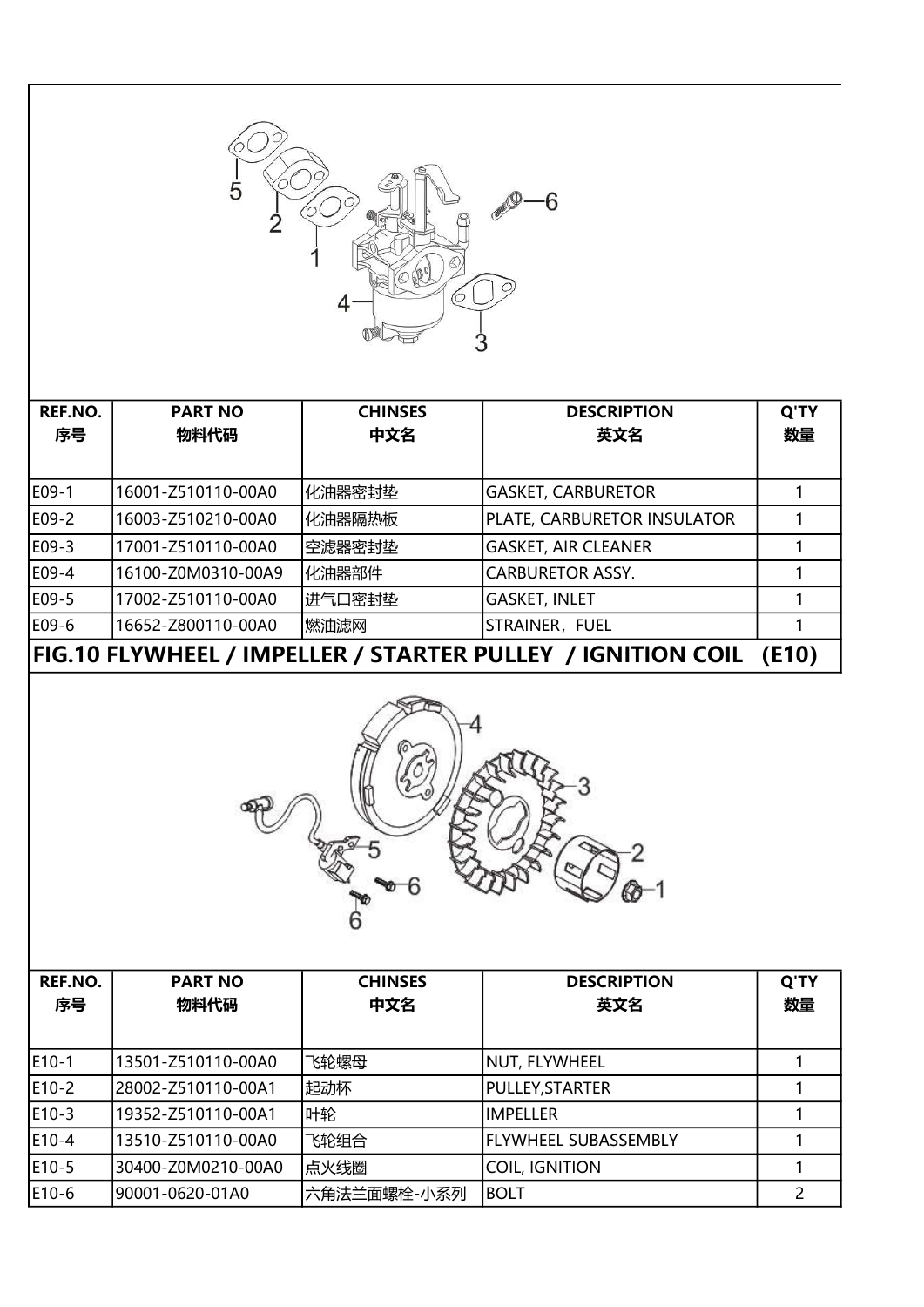## FIG.11 CONTROL ASSY, THROTTLE (E11)



| REF.NO. | <b>PART NO</b>                   | <b>CHINSES</b> | <b>DESCRIPTION</b>                                | Q'TY |  |  |  |
|---------|----------------------------------|----------------|---------------------------------------------------|------|--|--|--|
| 序号      | 物料代码                             | 中文名            | 英文名                                               | 数量   |  |  |  |
|         |                                  |                |                                                   |      |  |  |  |
| E11-1   | 90305-0600-31A0                  | 六角法兰面螺母        | <b>NUT</b>                                        |      |  |  |  |
| E11-2   | 16070-Z510210-00A0               | 调速支架组合         | <u>SUPPORT SUBASSEMBLY,</u><br><b>GOVERNOR</b>    |      |  |  |  |
| E11-3   | 16062-Z0M0110-00A0               | 调速拉杆           | <b>ROD, GOVERNEOR</b>                             |      |  |  |  |
| E11-4   | 16012-Z510110-00A0               | 节气门复位弹簧        | <u>SPRING, THROTTLE VALVE</u><br><b>RETURNING</b> |      |  |  |  |
| E11-5   | 16063-Z0M0110-00A0               | 调速弹簧           | SPRING, GOVERNOR                                  |      |  |  |  |
| E11-6   | 16072-Z010110-00A0               | 调速支架固定螺栓       | <b>BOLT, GOVERNOR SUPPORT</b>                     |      |  |  |  |
| E11-14  | 90001-0608-01A0                  | 六角法兰面螺栓-小系列    | <b>BOLT</b>                                       | 2    |  |  |  |
| E11-15  | 16520-Z510410-00A0               | 油门操纵组合         | <b>CONTROL ASSY, THROTTLE</b>                     |      |  |  |  |
|         | FIG.12 CLEANER, AIR 空滤器<br>(F01) |                |                                                   |      |  |  |  |



| <b>REF.NO.</b> | <b>PART NO</b> | <b>CHINSES</b> | <b>DESCRIPTION</b> | <b>Q'TY</b> |
|----------------|----------------|----------------|--------------------|-------------|
| 序号             | 物料代码           | 中文名            | 英文名                | 数量          |
|                |                |                |                    |             |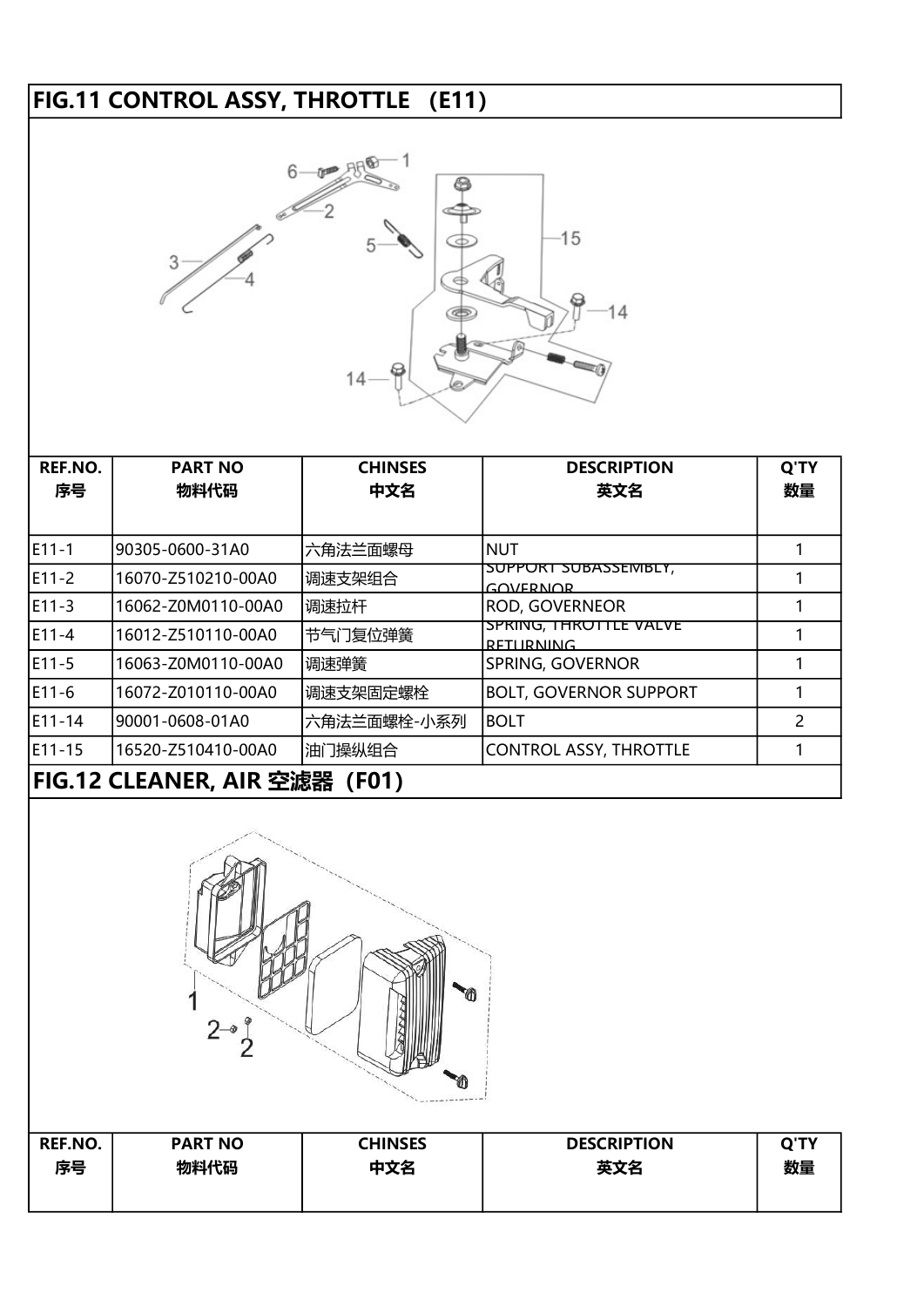| <b>IF01-1</b>                        | 17100-Z511110-00A0 | 空滤器 | <b>CLEANER, AIR</b> |  |  |  |
|--------------------------------------|--------------------|-----|---------------------|--|--|--|
| F01-2                                | 90305-0600-31A0    | 螺母  | INUT                |  |  |  |
| <b>FIG.13 MUFFLER ASSY.</b><br>(F02) |                    |     |                     |  |  |  |



| REF.NO.<br>序号                                       | <b>PART NO</b><br>物料代码 | <b>CHINSES</b><br>中文名 | <b>DESCRIPTION</b><br>英文名     | Q'TY<br>数量 |  |
|-----------------------------------------------------|------------------------|-----------------------|-------------------------------|------------|--|
|                                                     |                        |                       |                               |            |  |
| F02-1                                               | 18100-Z0M0310-00A0     | 消声器部件                 | IMUFFLER ASSY.                |            |  |
| F02-2                                               | 18001-Z510110-00A0     | 排气口密封垫                | <b>GASKET, EXHAUST OUTLET</b> |            |  |
| F02-3                                               | l90303-0800-31A0       | 1型六角螺母                | <b>NUT</b>                    |            |  |
| <b>FIG.14 TANK ASSY, FUEL</b><br>(F <sub>0</sub> 3) |                        |                       |                               |            |  |



| <b>REF.NO.</b> | <b>PART NO</b> | <b>CHINSES</b> | <b>DESCRIPTION</b> | Q'TY |
|----------------|----------------|----------------|--------------------|------|
| 序号             | 物料代码           | 中文名            | 英文名                | 数量   |
|                |                |                |                    |      |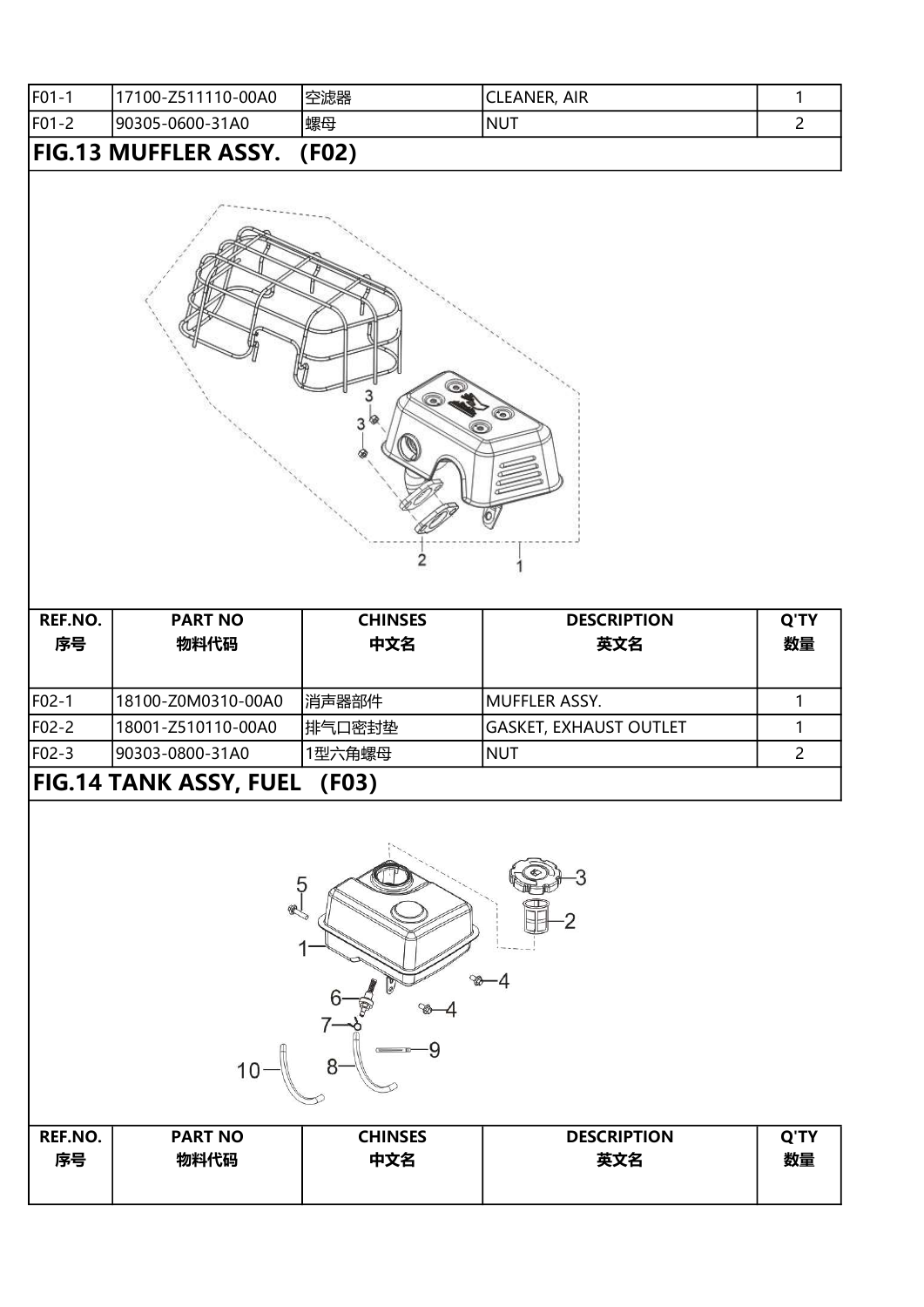| F03-1      | 16620-Z510310-H3AP | 油箱          | <b>TANK, FUEL</b>                                  |               |
|------------|--------------------|-------------|----------------------------------------------------|---------------|
| F03-2      | 16652-Z0M0110-00A0 | 燃油滤网        | STRAINER, FUEL                                     |               |
| F03-3      | 16730-Z300120-00A0 | 油箱盖         | <b>COVER, FUEL TANK</b>                            |               |
| F03-4      | 90001-0612-01A0    | 六角法兰面螺栓-小系列 | <b>BOLT</b>                                        | $\mathcal{P}$ |
| F03-5      | 90001-0612-01A0    | 六角法兰面螺栓-小系列 | <b>BOLT</b>                                        |               |
| F03-6      | 16680-Z010110-00A0 | 出油嘴组合       | <u>UUTLET SUBASSEMBLY, FUEL TAINK</u><br>$\bigcap$ |               |
| F03-7      | 90740-Z010210-00A0 | 卡箍          | <b>COLLAR</b>                                      |               |
| F03-8      | 90686-Z510910-00A0 | 油管          | <b>TUBE, FUEL</b>                                  |               |
| F03-9      | 90684-Z030120-00A0 | 线夹          | <b>CLIP</b>                                        |               |
| F03-10     | 30431-Z010110-00A0 | 橡胶护套        | <b>JACKET, RUBBER</b>                              |               |
| 图15: (E21) |                    |             |                                                    |               |



| REF.NO.<br>序号 | <b>PART NO</b><br>物料代码 | <b>CHINSES</b><br>中文名 | <b>DESCRIPTION</b><br>英文名     | Q'TY<br>数量 |
|---------------|------------------------|-----------------------|-------------------------------|------------|
| $E21 - 1$     | R80MV0000W6-GIT301     | 动力R80V                |                               |            |
| $E21-2$       | 76006-U510110-H600     | 发动机连接座                | <b>SEAT, ENGINE CONNETING</b> | 2          |
| $E21-3$       | 90001-0816-0108        | 六角法兰面螺栓               | <b>BOLT</b>                   | 4          |
| $E21 - 4$     | 90305-0800-3108        | 六角法兰面螺母               | <b>NUT</b>                    | 4          |
| $E21-5$       | 90001-0820-0108        | 六角法兰面螺栓               | <b>BOLT</b>                   | 4          |
| $E21-6$       | 51188-U510110-H600     | 动力左支撑                 | left support, engine          |            |
| $E21 - 7$     | 76210-U510110-0000     | 张紧轮总成                 | sprocket tension              |            |
| $E21-8$       | 90001-0616-0108        | 六角法兰面螺栓               | <b>BOLT</b>                   | 2          |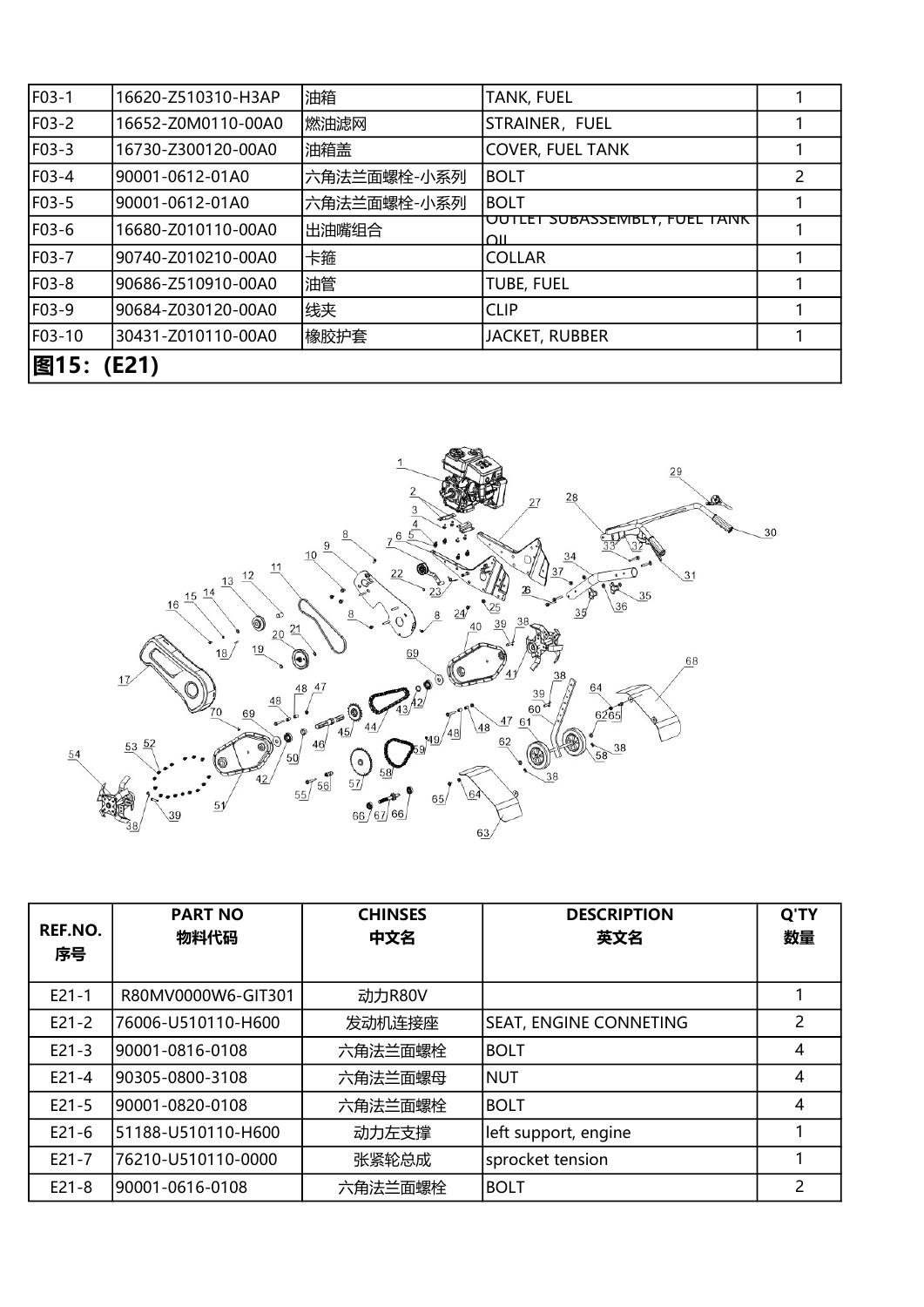| $E21-9$    | 51143-U510110-H600 | 底板              | PLATE, BOTTOM                | 1              |
|------------|--------------------|-----------------|------------------------------|----------------|
| $E21 - 10$ | 90001-0816-0108    | 六角法兰面螺栓         | <b>BOLT</b>                  | 3              |
| $E21 - 11$ | 76304-U510210-0000 | 传动皮带            | <b>BELT, DRIVING</b>         | 1              |
| $E21 - 12$ | 90683-U510410-0000 | 衬套16.2*20*31.7  | <b>SLEEVE</b>                | 1              |
| $E21 - 13$ | 76305-U510110-0000 | 皮带轮             | <b>BELT</b>                  | 1              |
| $E21 - 14$ | 90408-Y990510-0000 | 平垫圈             | WASHER, FLAT                 | 1              |
| $E21 - 15$ | 90403-0600-0108    | 弹簧垫圈            | WASHER, FLAT                 | 1              |
| $E21 - 16$ | 90005-0620-0108    | 六角头螺栓           | bolt                         | 1              |
| $E21 - 17$ | 76306-U070310-RU00 | 皮带护罩            | cover, belt                  | 1              |
| $E21 - 18$ | 90521-Z010510-0000 | 平键              | Flat key                     | 1              |
| $E21 - 19$ | 90573-1500-0608    | 轴用弹性挡圈φ15-A型    | washer                       | 1              |
| $E21 - 20$ | 76305-U510210-H600 | 皮带轮             | belt                         | 1              |
| $E21 - 21$ | 90573-1500-0608    | 轴用弹性挡圈φ15-A型    | washer                       | 1              |
| E21-22     | 90573-1000-0608    | 轴用弹性挡圈φ10-A型    | washer                       | $\mathbf{1}$   |
| $E21 - 23$ | 76311-U510110-0000 | 扭簧              | spring                       | 1              |
| E21-24     | 90001-0816-0108    | 六角法兰面螺栓         | <b>BOLT</b>                  | 1              |
| $E21 - 25$ | 90305-0800-3108    | 六角法兰面螺母         | <b>NUT</b>                   | 1              |
| $E21 - 26$ | 90001-0865-0108    | 六角法兰面螺栓         | <b>BOLT</b>                  | $\overline{2}$ |
| $E21 - 27$ | 51189-U510210-H600 | 动力右支撑           | right support, engine        | 1              |
| E21-28     | 54110-U510110-H600 | 手把管组合           | <b>HANDLE TUBE ASSY</b>      | 1              |
| E21-29     | 16550-U510110-0000 | 油门开关组合          | on-off switch                | 1              |
| E21-30     | 54101-U070110-0000 | 手把胶套            | <b>SLEEVE, HANDLE RUBBER</b> | $\overline{2}$ |
| $E21 - 31$ | 54035-U050210-0000 | 离合手柄            | cluch handle                 | 1              |
| $E21 - 32$ | 54020-U510110-0000 | 离合拉索            | <b>CABLE, CLUTCH</b>         | 1              |
| E21-33     | 90024-U330110-0000 | 加强半圆头方颈螺栓       | bolt                         | $\overline{c}$ |
| E21-34     | 54200-U510110-H600 | 扶手座             | base                         | $\mathbf{1}$   |
| $E21 - 35$ | 54124-U040210-0000 | 手把管调节手柄         | handle adjusting knob        | 1              |
| $E21 - 36$ | 90406-U050110-0000 | 大垫圈             | WASHER, FLAT                 | $\overline{2}$ |
| E21-37     | 90305-0800-3108    | 六角法兰面螺母         | <b>NUT</b>                   | $\overline{3}$ |
| E21-38     | 90583-0238-01      | R销              | R pin                        | 5              |
| E21-39     | 90504-0840-0108    | 轴销              | <b>AXLE</b>                  | $\overline{3}$ |
| E21-40     | 76351-U510210-H600 | 传动箱箱体右          | gear box right               | $\mathbf{1}$   |
| $E21 - 41$ | 76710-U510210-H600 | 主旱地刀组件          | blades                       | 1              |
| E21-42     | 90544-6005-00      | 深沟球轴承6005-RS    | bearing                      | $\overline{2}$ |
| $E21 - 43$ | 90683-U510110-0000 | 衬套25.5*30*7     | sleeve                       | 1              |
| E21-44     | 90710-U510110-0000 | 链条40节           | chain                        | 1              |
| E21-45     | 42011-U510110-0000 | 链轮              | SPROCKET, WHEEL              | 1              |
| E21-46     | 76315-U510110-0000 | 输出轴             | output shaft                 | 1              |
| E21-47     | 90305-0800-3108    | 六角法兰面螺母         | <b>NUT</b>                   | $\overline{2}$ |
| E21-48     | 90683-U510310-0000 | 衬套8.2*13.5*22.5 | sleeve                       | $\overline{4}$ |
| E21-49     | 90001-0865-0108    | 六角法兰面螺栓         | <b>BOLT</b>                  | $\overline{2}$ |